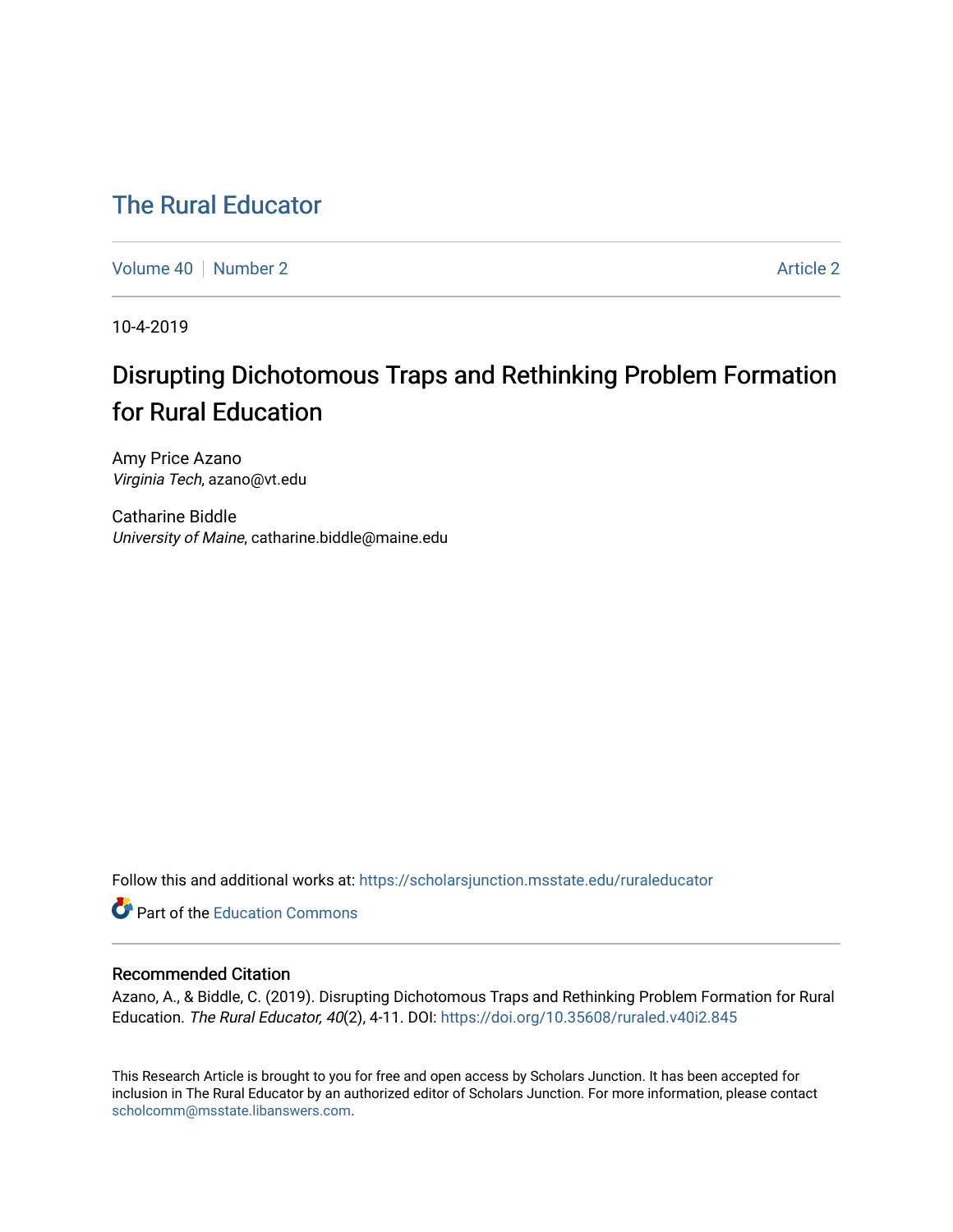## *Research Article*

# **Disrupting Dichotomous Traps and Rethinking Problem Formation for Rural Education**

# **Amy Price Azano Catharine Biddle**

*This article highlights various paradoxes and false dichotomies in rural education research. Using Paulo Freire's theories of oppression and critical awareness, the article delineates a theoretical framework designed to explore a reframing of rural education. We propose that this reframing would serve as rural praxis for school leaders and teachers, and we make use of these theories to discuss school leader and teacher preparation programs. This reframing for the field of rural education research proposes a way through contradictions and dispels deficit narratives underlying conceptions of rurality and theoretical constructs in rural education research.*

#### **Introduction**

Last August, at the International Symposium for Innovation in Rural Education (ISFIRE), we presented to colleagues from around the world about *deficit ideology* and the role it plays in perceptions of rurality. It was a full room of maybe 50 people – researchers from Australia, Canada, and the United States of America (USA); rural superintendents  $-$  a few from remote districts with one-room schools; teachers in rural communities; education policy experts; advocates from non-profit organizations; and a robust and earnest group of doctoral students in rural education. This assembly needed no prodding to engage in dialogue about the deficit narratives ubiquitous in the literature on rural education. Moreover, they were eager and willing to discuss how these narratives play a role in their lived experiences as rural community members. For the duration of the conference, we heard numerous attendees circling back to this idea of avoiding or resisting deficit ideologies. Many asked us directly *how* in fact to do that. *How* do you disrupt a foregone tradition?

Here, we offer more dialogue in that regard. National media and social scientists alike have begun to examine with renewed interest the ways in which rural communities are uniquely affected by broader global and national trends, such as regional job loss, the outmigration of young people, the aging of the population, and rising incidences of substance use disorders (Brown & Schafft, 2011; Monnat & Brown, 2017; Petrin, Schafft, & Meece, 2014). Why are these challenges viewed tangentially as *rural* ones as opposed to issues of national or global importance? While these issues affect other communities around the country, the unique needs of rural communities in confronting these challenges have gone unaddressed

as social services have remained fractured, underresourced, and in the case of treatment for substance use disorders, geographically distant (Monnat & Brown, 2017). Rural spaces are socially constructed as a geographic periphery, even though the vast majority of rural landmass in the United States – and the world – would indicate otherwise. Likewise, rural education research has been relegated to a sociocultural periphery, thus permitting the deficit narrative to function as the de facto theoretical lens reinforcing that boundary.

For this special call, we look to Paulo Freire's theories of oppression and critical awareness to frame and reframe rural challenges and opportunities. First, we delineate a theoretical framework designed to explore a reframing of rural education. Then we demonstrate how a reframing would serve as rural praxis for educational leaders and teachers. Finally, we make use of these theories to discuss educational leader and teacher preparation programs, along with a continued reframing for the field of rural education research. In each of these sections, we highlight various paradoxes and false dichotomies and propose a *way through* these contradictions in an effort to counter loss with hope, fear with freedom, distrust with love.

#### **Freire's Conscientização as a Theoretical (Re)Framing for Rural**

In the introduction to Pedagogy of the Oppressed—originally published in 1970 and considered a definitive text on critical pedagogy— Paulo Freire (2009) mentions the "fear of freedom" and the "danger of conscientização" (p. 35). Conscientização represents the idea of becoming aware of social, political, and economic inequities and taking action against these oppressive systems of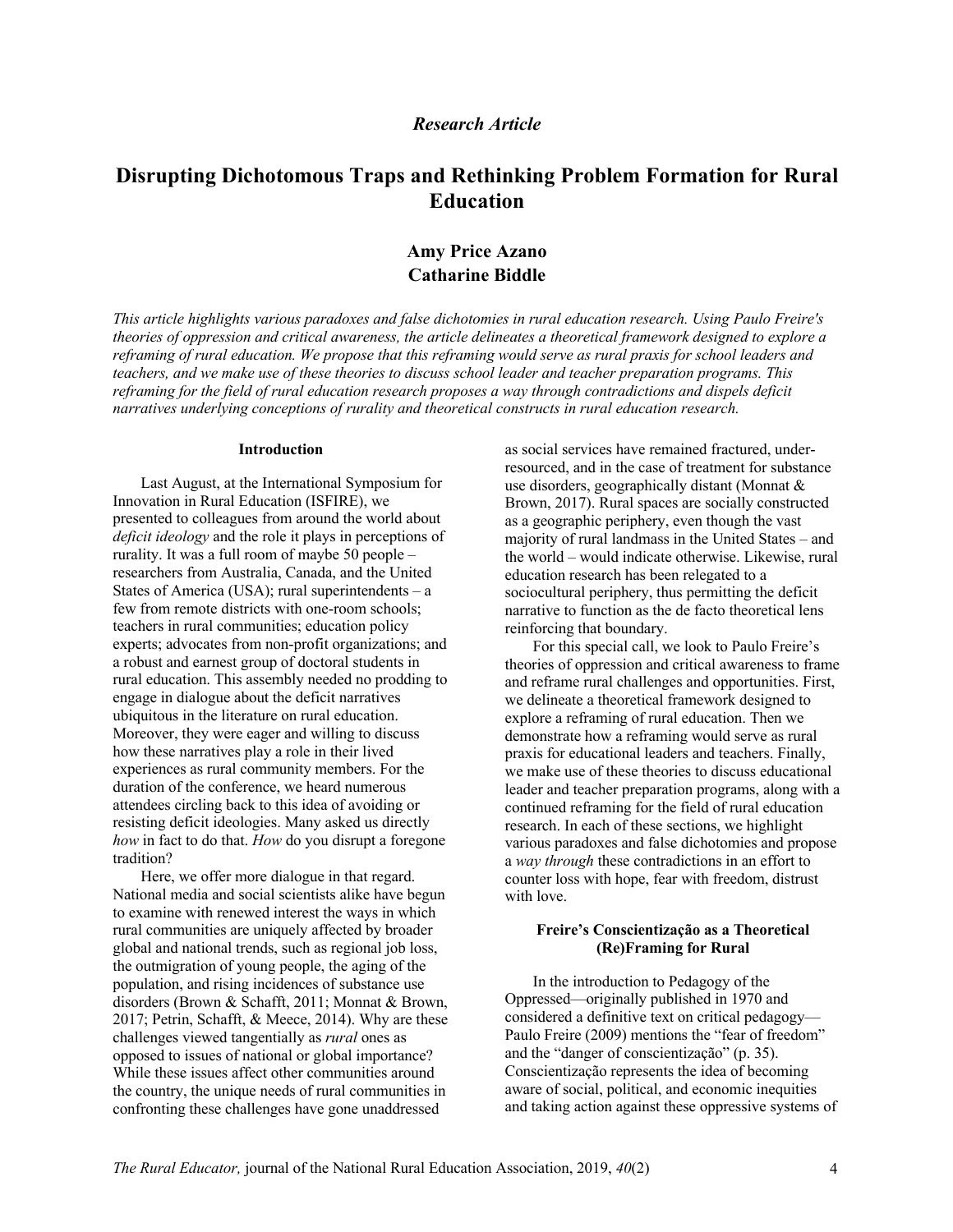reality—in essence the act of becoming critical. Freire (2009) argues that it is our fear of being truly free that limits our critical awareness: "Fear of freedom, of which its possessor is not necessarily aware, makes him see ghosts" (p. 36). Drawing from examples relevant to where we live and work, we question this fear in the context of rural schools and communities. For example, in Appalachia, is it a fear of freedom that makes the ghost of coal so powerful? In other words, does the fear of losing coal (and thus an identity) in the region (a real, substantiated economic fear) constrain pathways to "freedom"? In Maine, is it the loss of the tradition of soft pulp processing that constitutes a threat? And does this threat in and of itself oppress these communities? What are the working constructs of fear in other rural regions of the USA and the world?

We use Freire's radicalized concepts of conscientização, fear, freedom, oppression, and authenticity as a theoretical lens for understanding troubled dichotomies. This relates to what Freire (2009) coined as the banking model of education—a term he used as metaphor to describe a traditional (and oppressive) model of education, one in which the teacher "deposits" information into a passive receptacle (the student). He explained there is an "assumption of a dichotomy between human beings and the world: a person is merely in the world, not with the world or with others; the individual is a spectator, not a re-creator" (p. 75). We question if and how this dichotomy serves as a conceit for education in rural communities—that rural members (leaders, teachers, students) internalize their role as spectators not as powerful re-creators who "perceive critically the way they exist in the world with which and in which they find themselves" (p. 83). We question if and how various dichotomies create traps for rural educators, scholars, and advocates.

Thinking through the meaning of dichotomy—a division of two contrasting representations, it is reasonable to understand why Freire theorized that dichotomies (e.g., banking model versus problemposing education) create the inability to transform reality. Meaning, if rural communities are vulnerable (or perceived as such; Gutierrez, 2016) to larger, economical and societal forces—then that oppression or vulnerability, when imposed on the existence of rural itself, creates a rigid truth. These dichotomies create the "unauthentic word" (Freire, 2009)—a word "deprived of its dimension of action" (p. 87). These unauthentic words, which Freire calls "idle chatter" and the "alienating blah," lack action and reflection, creating "an empty word, one which cannot denounce the world, for denunciation is impossible without a commitment to transform, and there is no transformation without action" (p. 87).

Here, Freire's educational philosophy on collective action serves as a framework for examining oppressive and emancipatory forces at play in rural communities. It calls for us to challenge oppressive elements in ways that might elicit change. In a previous work (Biddle & Azano, 2016), we analyzed a hundred years of literature addressing challenges within the rural teacher workforce. One might argue, given the theoretical construct offered here, that the efforts to prepare, recruit, and retain rural teachers (though not without progress and success) have, in effect, created "idle chatter"—white noise devoid of a reckoning of the oppressive elements limiting opportunities for rural schools: inequitable funding, less pay for rural teachers, ensconced stereotypes about rural people, and so on. The challenges related to the rural teacher workforce do not exist in a vacuum but when a "problem" is seen as a rural one—then its solutions are limited by that same context.

How might we explore challenges in rural education without creating this inauthentic, alienating chatter? How can we explore the dichotomies imposed on rural elements we have come to take for granted? Coal, rural poverty, and the opioid epidemic are palpable issues in Appalachia. In rural Maine, the long-term forecast for the forest industry and mill closures are economic and policy concerns in local communities. Outside of our regional examples, we recognize other rural communities confront threats to global warming and farming, exploitative tourism and land ownership, hospital closures, economic fallout of limited internet (when remote areas are unable to attract digital jobs), and so on. As with these examples, how do we discuss change or development in authentic ways that resist or question these known economic and cultural structures that seemingly oppress rural communities?

#### **Seeing Rural Through Educators' Conscientização**

In an attempt to make these theories less abstract, we offer examples for the educational leader, rural teacher, and for preparation programs. We focus specifically on Freire's (2009) concept of praxis— "reflection and action directed at the structures to be transformed" (p. 126)—in order to put rural first, focusing on hope in our discussion of spaces often viewed through a lens of loss. We draw from the American context, using these examples to point to the "social, political, and economic contradictions" (Freire, 2009, p. 35) currently at play in rural communities, although we argue they are relevant globally. These examples are drawn from our work as teacher educators and preparers of educational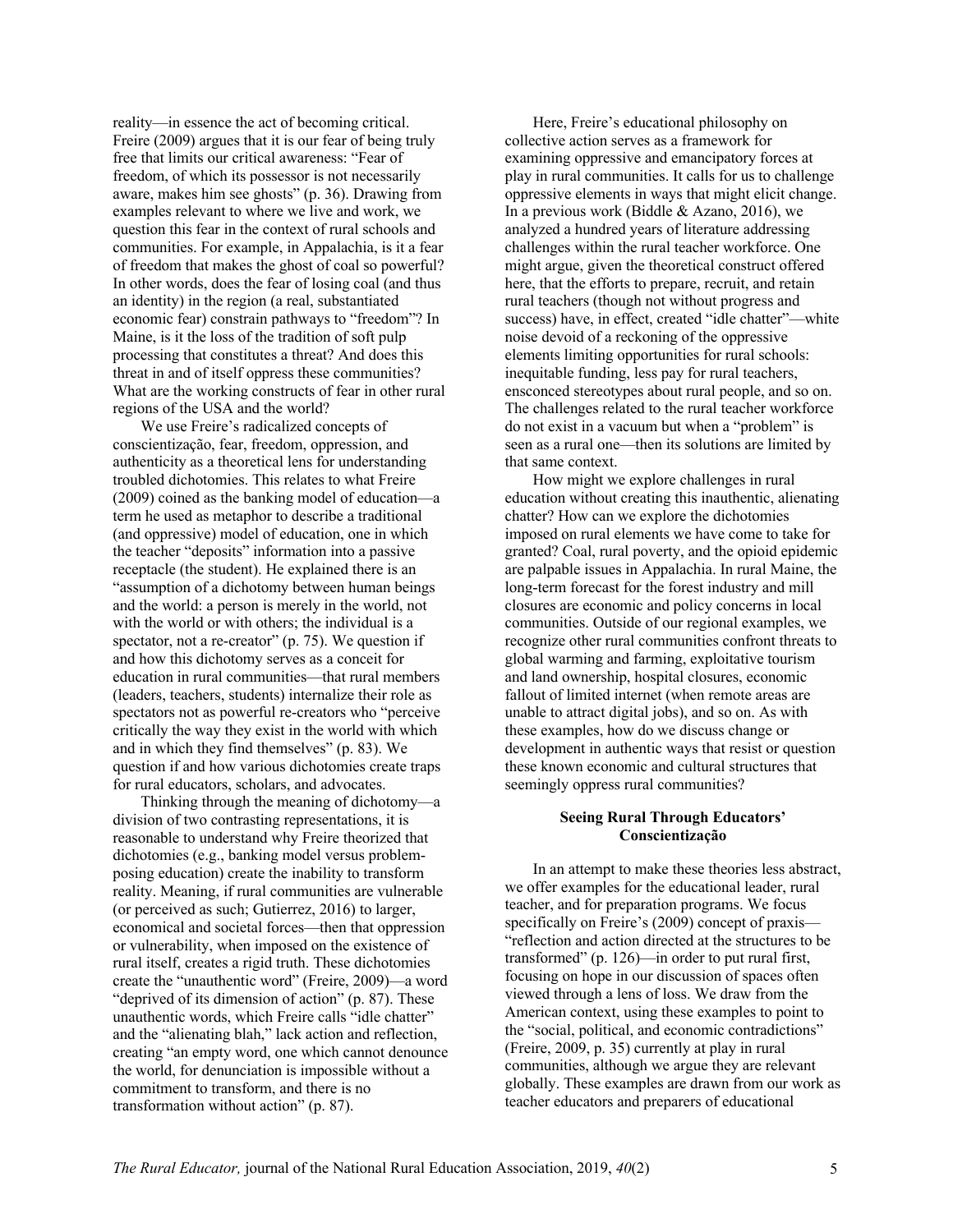leaders, as well as our on-going production and engagement with the scholarship on rural education. We, as rural-facing scholars, focus our work on the nature of core-periphery relationships and their effect on education. However, in our own work, we seek not to position core-periphery relationships as deterministic, but rather find counternarratives of hope that challenge the master modernist narratives of education presented by American policymakers (Giroux, Lankshear, & McClaren, 1996).

#### **Educational Leadership as Rural Praxis**

It is impossible to think about the nature of rural educational leadership without thinking about the social, economic, and geopolitical positioning of rurality in contemporary society. Rural is not an identity that usually has master status for educational leaders – although someone might identify themselves as a "country boy," it would be the rare person that saw this descriptor as their most defining social membership. However, for educational leaders working within a national system in which the role of state education agencies is continuing to increase (McGuinn, 2016), the rural identifier begins to take on greater importance as it governs the conditions that interact with their role as school leaders: small, and often declining student populations, staff playing varied and multiple roles, weak teacher and staff labor markets, eroding tax bases (which in the American context affect school funding), and the ever-present threat of closure and consolidation. However, as educational leaders in such contexts know, rural also often means unique strengths that are rarely leveraged by state-level policy, including the visibility of school programs and life in the community, the institutional and economic importance of the school itself to the community, and the involvement of multiple generations in school activities. These strengths create unique opportunities for rural leaders to innovate to meet the needs of their students and families.

Educational leaders in these communities, tasked with creating a college and career ready workforce, must confront the fundamental paradox of rural schooling: namely, that if they are very good at their job as it is institutionally defined, then students will graduate with the knowledges and skills to either pursue post-secondary education or training, or enter the globalized labor market (Budge, 2010). Corbett (2007) skillfully argues the ways in which the economic system has positioned rural youth as mobile reserve labor for more densely populated urban areas. Rural youth, like all youth, are prepared for a system in which they should go where the jobs are – but the difference is that for rural youth, the

jobs are not likely to be in the places they grew up. As Carr and Kefalas (2009) put it to the school board of the town in which they completed their year-long ethnographic study of rural youth aspirations in Ellis, "You do realize, don't you, that because you do your job so well here, that you are basically making sure the best students leave Ellis and the odds are they won't come back?" (p. 139).

Therefore, the rural educational leader seems obligated to find a third way through this paradox – serving both the master of educational policies to whom she is beholden, but also not ignoring the wellbeing and long-term sustainability of the community. To "name" the world, as Freire suggests, in authentic words, rural educational leaders must flip the conventional narrative of loss, deficit, and antimodernity on its head through both their action and reflection on that action, their praxis. The first challenge is to transform a global discourse of human mobility, liquid modernity, and disposability within their sphere of agency (Baumann, 2001; Corbett, 2016). For example, personal relationships, opportunities for contact and dialogue with community members across a variety of contexts (the grocery store, religious settings, school events, community suppers, the gas station) become sites of action and "naming" as rural educational leaders work to establish the trust necessary for mobilization on issues of importance to the community. There are many pressures to make these sites of action focused on individual progress of individual students toward the goals of the placeless institution, for example a discussion of student behavior advanced for the goal of increased standardized achievement. The leveraging of these relationships in those directions are symptomatic of the fear of freedom that Freire argues; the fear of defining well-being in collective terms, of seeing students as part of something greater than reserve labor in a global economy (Corbett, 2007).

Rural educational leaders, positioned as they are already on the literal margins of a system that privileges the well-being of the core over the wellbeing of the periphery, have a unique opportunity to resist in ways that leverage their positioning within boundary-space (Wray, 2006). There are examples of this type of resistance: superintendents in the Eagle Ford shale play (a geologic formation under much of Texas) leveraging rapid boom-bust cycles associated with shale gas development for long-term school and community well-being (Hemmer, Aguilar, & Fleming, 2017); schools hosting community dialogues to make sense of their collective history in the borderlands of Texas (Guajardo, Guajardo & Casaperalta, 2008); or the founding of the Eastern Maine Skippers program by a rural principal seeking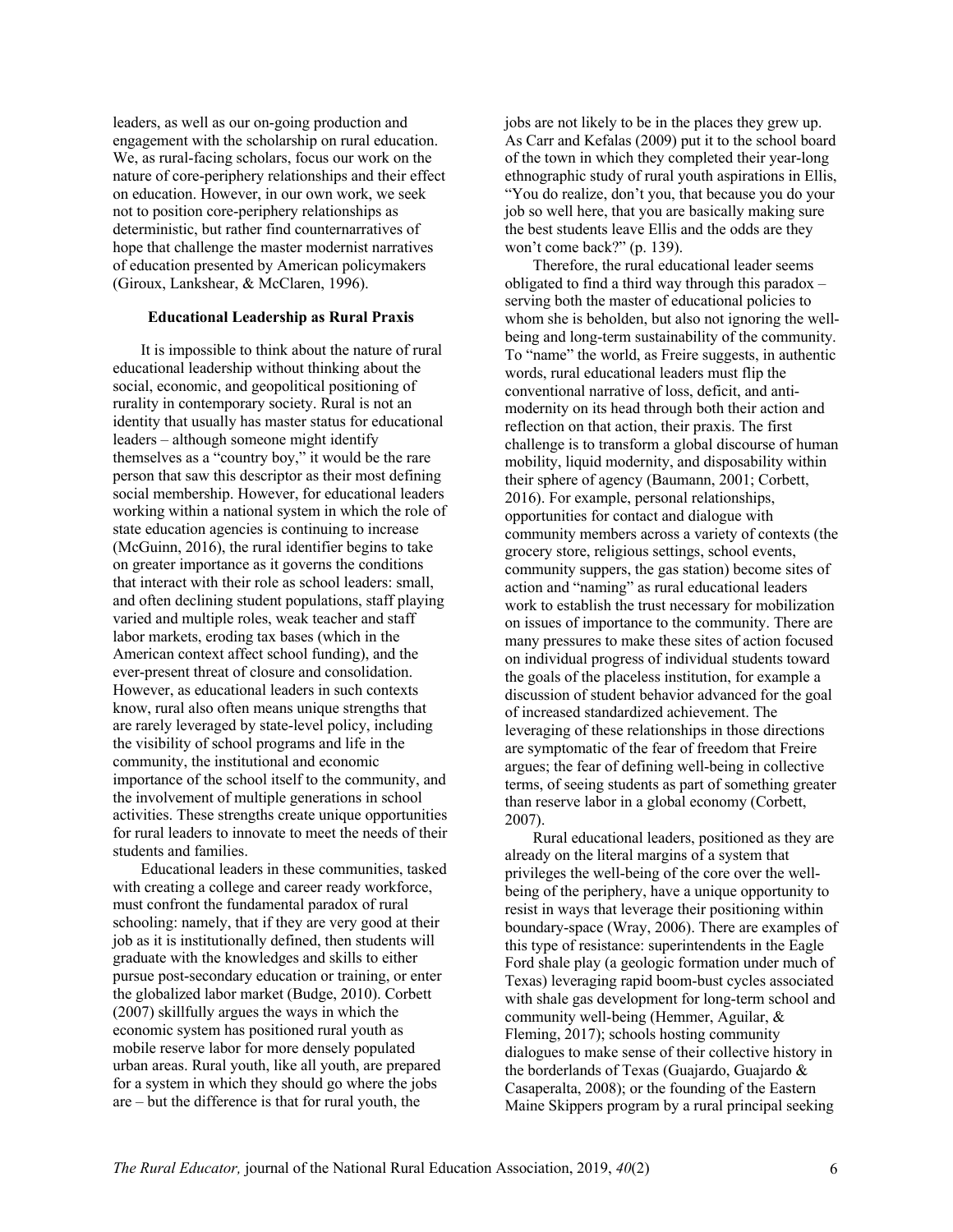to re-engage high-school fishermen in academic work (Paperny, 2016). In each of these cases, a vision of community well-being that leveraged dialogue and connection was used to catalyze these sites of action. Such leadership mobilizes communities in ways that resist the dichotomies of school success or failure within this narrowly designed sphere of educational policy.

#### **Classroom Teaching as Rural Praxis**

Much like the rural educational leader, the rural schoolteacher plays a varied, important, and socially constructed role in rural communities. Historically, the rural schoolteacher was the community teacher. The legacy of the one-room schoolhouse is a pervasive narrative and, even still in rural communities that have long consolidated smaller schools, there are rural teachers who have taught multiple generations of families (a child, her parent, and even grandparent). They embody the histories and meanings of place, understand implicit culture and politics, and play a role in the very construction of schooling and influence the value of education. In many ways, rural teachers serve as a strong metaphor – one leaning into the aforementioned narrative of loss, that is knowledge intermediaries lost to time and modernity—and also symbolic of the current challenge in rural communities struggling to recruit and retain their rural teacher workforce. How then does rural teacher praxis counter or deconstruct the myth of the rural teacher pioneer while at the same time use its lesson to engineer hope in the community, school, and curriculum?

In the case of the rural schoolteacher, there is an opportunity to upend the core-periphery model, assuming the core to be the rural place itself and the periphery the world beyond. The best example is perhaps place-based education, as it is often written about and used by rural scholars and advocates. Common standards and assessments contend that context is unimportant – that only a global and common understanding of the world is needed for one to engage as a prepared citizen. This maintains the neoliberal purpose of education itself – to prepare students for a global workforce. However, these efforts call on both the rural teacher and student to devalue the context for learning. In this scenario, place is merely a geographic container where one learns. In this "banking model," the image of the student's brain metaphorically serving as a receptacle for dumping knowledge is replaced by the community itself—passively collecting "global" knowledge as if (like the student) it is separate rather than of the world, having no known knowledge or value, or role in the construction of knowledge itself.

In contrast, the use of place allows teachers to move learning and the meaning of that learning to the core.

Whereas place may be seen in contrast to a decontextualized curriculum, a problem-posing (Freire, 2009), critical pedagogy of place (Greenwood, 2003) is an opportunity to see through this dichotomy. Utilizing and teaching from a stance of critical place literacies can be one that allows a teacher to use the local as a way of valuing community knowledge and mediating global understandings. This involves the "naming" of place and allowing students to explore their own positioning within that place. Teachers, too, may interpret and mediate these understandings in very different ways.

The curriculum does not necessarily need to serve as a dichotomous pawn. While some have appropriately cautioned against an overly insular view of place in the curriculum (Corbett, 2016), learning about place does not have to come at the expense of developing global takeaways. Place can be local without being provincial. However, teachers may feel a certain tension in using place – wanting to affirm a student's sense of it while providing an opportunity to critique it. Another tension would be using place without creating a bystander stance in the learner. Without a critical frame, place-based lessons may unintentionally send a message that place shapes us for better or for worse or that the absence of the local is intentional erasure and doesn't matter at all (Eppley, 2011). This inactive model is no different than the banking model and place is reduced only to an instructional trick to gauge interest. In contrast, a critical and socially forward interpretation allows students to understand how place influences the construction of knowledge. For example, as described in Brooke's *Rural Voices* (2003), teachers can use place-conscious writing to engage active learners, enhance local knowledge with community projects, and foster regional citizenship, connecting writing education to issues that shape a community and using those experiences to scaffold more global understandings.

Rural teachers can and should simultaneously reinforce the importance and *persistence* of place while acknowledging that many students will face the economic decision to leave their place to search for work—and not necessarily in deterministic terms. A socially conscious place-based critical pedagogy can originate from a place of hope, even in communities burdened by loss. Place allows rural teachers and students to name the world around them and to honor the contexts in which people live and learn. Without it, students will learn geography and economy without exploring local implications to mills and mining and pipelines and coal and fracking. They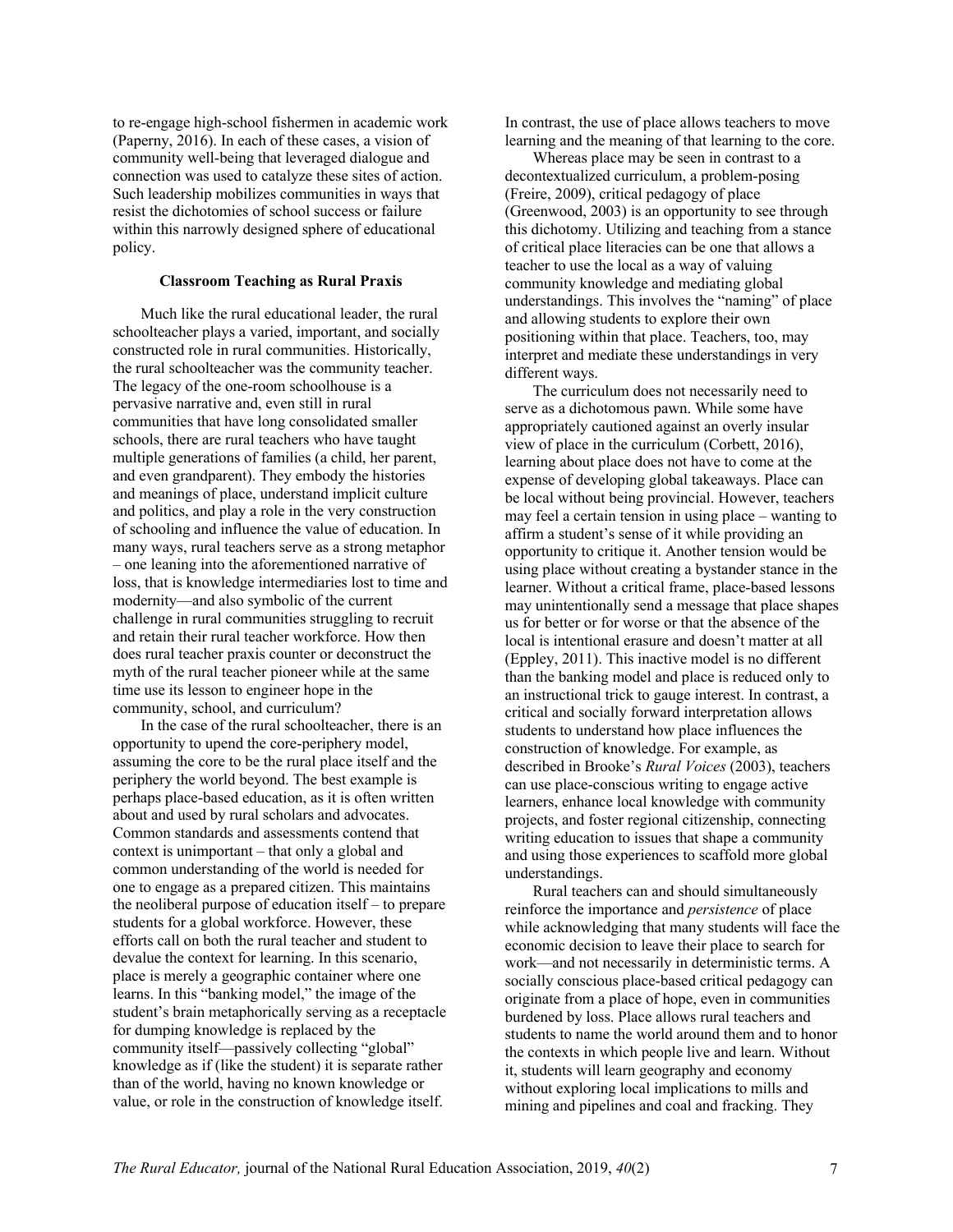will have a *core* (and a common one at that) "understanding" of standardized definitions of abstract concepts without learning how these ideas take on very real and concrete meaning in local communities. Rural students must have the opportunity to consider the intersection of global and local knowledge. Corbett (2016) asked if educators should "be in the business of supporting rural places through their work or, conversely, helping individual youth realize their potential by transcending the bonds of the locale?" (p. 271) and, while the question is a timely one, we wonder if these might not occur simultaneously. Advocating for *place* does not need be in conflict with rural "aspirations." Rather, placebased education can provide opportunities for students to "understand the persuasive public 'rhetorical spaces' that surround them" (Brooke, 2012, p. 161).

#### **Educator Preparation as Rural Praxis**

Historically, there have been many attempts to "ruralize" teacher and leader preparation programs at the university level, although in the USA fewer such programs exist today. Between 1910 and 1950, there were several departments of rural education within the United States' normal schools (i.e., schools and colleges for training teachers) and universities, devoted to considering how to supply a prepared workforce of teachers and administrators schooled in the modern science of management to newly consolidated multi-grade rural schools and rural districts (see Bunting & McGuffey, 1928; Meredith, 1929). In the tradition of the land-grant university model, many preparation programs specifically considered the needs of the rural school within their coursework and fieldwork experiences. In the context of the modernizing 20th century school, the work for teachers and leaders within this context, the work of teaching was framed itself as a kind of community development focused on modernization. As the Roosevelt Commission on Country Life wrote in 1909,

The schools are largely held responsible for ineffective farming, lack of ideals and a drift to town. This is not because rural schools on the whole are declining, but because they are in a state of arrested development and have not yet put themselves in consonance with the recently changed conditions of life.

Other reformers pointed specifically to the training of supervisors and teachers as the key to transforming rural schools as the "chief agency in this social-economic reconstruction" (Foght, 1912, p. 151).

Contemporary educational leader preparation programs, typically, have focused on preparing school and district leaders for interchangeable school contexts through organization of coursework around instructional leadership, organizational theory, ethics, and data analysis. This focus has typically precluded much instruction in social theory or dealt with topics that break down the rather arbitrary barrier between classrooms and the community (Green, 2017). In doing so, they practice the same pedagogy of erasure (Eppley, 2011) that many schools practice by focusing on their organizational coherence and community at the expense of their own contexts. Research on leader preparation and leadership, too, has reinforced the arbitrary distinction between the school and the community in which it is situated, focusing largely on enhancing the ability of educational leaders to perform a narrowly defined school mission to educate students for a placeless society. This trend is not solely the doing of researchers in educational leadership or teacher education; rather, we argue that such a focus reflects the broader limitations of educational research overall (Biddle & Azano, 2016). In education, when context has been acknowledged at all, the widely accepted manner of discussing it has been confined to marked distinctions between rural, urban, and suburban (Coladarci, 2007). Early on in the coalescing of the discipline, this was driven by the unique developmental trajectories towards administrative and social modernity defined for urban and rural communities by progressives and educational reformers (Biddle & Azano, 2016; Tyack & Cuban, 1995).

Educational leadership programs in the United States, in particular, with their early focus on scientific management practices and emphasis on administrative efficiencies, have been slow to shake off this legacy (Oakes, Welner, Yonezawa & Allen, 1998). Some in educational leadership programs, for example, have recognized this and are integrating these insights into their calls for greater integration of social justice theories and concepts into the preparation of educational leaders. To date, these developments have been mostly to the benefit of urban educational leaders as these programs have typically had explicit urban foci and integrate insights from a growing number of programs dedicated specifically to the needs of urban education. Few educational leadership programs have enacted a specific focus on social justice enacted in rural spaces. This may be in part because of the intellectual heritage of social justice as a concept, which has not historically been spatialized (Roberts & Green, 2013).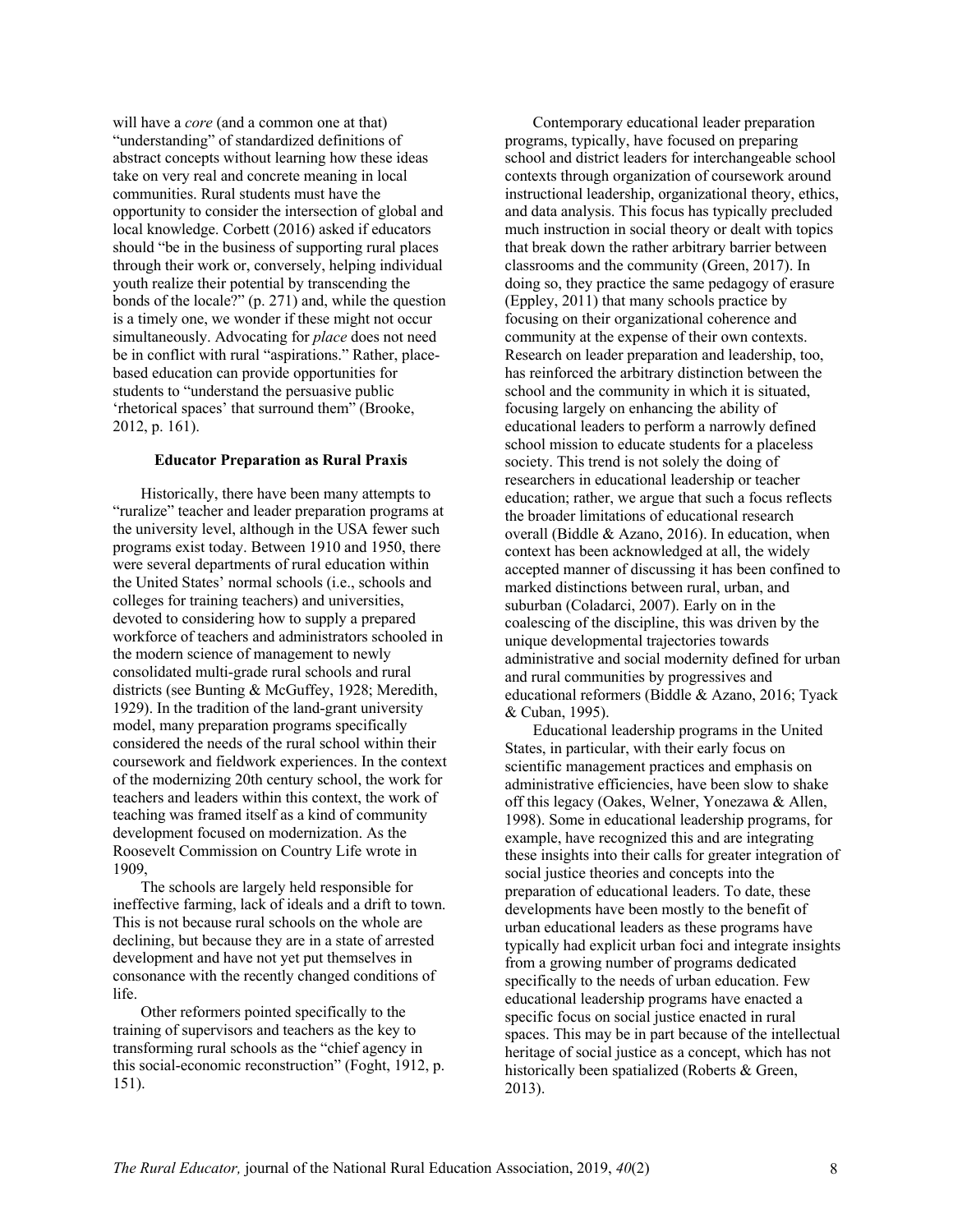It is incumbent on leader and teacher preparation programs to help students break down the complex social narratives they receive about the meaning of rurality and urbanity and how it will inform their work, to find a third way through placelessness and modernity, or a retreat to a hyperfocus on the local. For example, the emphasis placed on rural youth returning home to work is based on the idea that others cannot or will not yearn to live in rural places. Rural community asset mapping, for example, could provide a counternarrative to this assumption. How might that be an effective tool for teachers, students, and leaders in both rural and urban places to break down the complex meanings that are put on those settings together? When urban and rural are reified without recognizing the historic relationships between them, the interdependence of rural, urban and suburban spaces, teachers and leaders continue to reproduce unhelpful dichotomies that thwart freedom.

## **Problem Formation for Rural Education in a New Century**

In writing this article, we found ourselves wrestling with the competing frame of conscientização and the attempt to move away from deficit thinking about rural education. The act of perceiving contradictions and naming oppressions seems in and of itself operating from a place of loss. How do we as rural advocates and scholars serve to acknowledge the inherent value of rural places while simultaneously striving to "improve" them? In so doing, we look to these three entry points educational leadership, place-based teaching, and preparation programs—as opportunities to resist dichotomies imposed on rural places. Rural educational leaders can resist the odds of framing schooling either as kneeling to a global demand for reserve labor or creating a falsehood about opportunities in rural spaces. Rather, the rural educational leader has a unique opportunity to mobilize learning around issues of importance and sustainability for rural communities but within a broader, global context. Likewise, the rural teacher does not have to teach common standards at the expense of local knowledge, or vice versa. A critical pedagogy of place should stand in tandem with more global ideas. In fact, place provides an opportunity to disrupt the core-periphery dichotomy altogether. It is not rural separate from the world; it is of the world. Issues in rural communities are issues for a global

existence. "Problems" often catalogued as rural ones did not spontaneously occur. To think of the current challenges without acknowledging the historied, economic, and political structures at play is to deny learners an opportunity to develop complete and complex understandings of place. And while educators may note a tension in bringing place into the classroom, it is one worth detangling. Place does not sit waiting outside the school doors. It is brought into the classroom with every learner. As Corbett  $(2016)$  suggests – and we agree – place is not a "backdrop" (p. 280).

In the Afterword of Reclaiming the Rural (Donehower, Hogg, & Schell, 2012), Paul Theobald argues that "What Americans don't fully understand is that an urban locus of power has not always been the way of the world" (p. 240). Theobald also says that while identity formation is "directly related to place" (p. 242), those place identities and behaviors are portable and have the potential to create economic, political, and sociocultural dissonance. Programs preparing educational leaders and teachers are sites of action to negotiate these various loci of power and to consider what it means to foster a sense of civic involvement. Haas and Nachtigal (1998) argue that "rural schools can play several roles in helping people live well politically" and that the future and quality of all lives "depends on raising a generation of young people to take their places as participants in a moral, communal, and democratic society" (p. 12).

As rural scholars, we might consider our own form of resistance—resisting the frame of pitting rural challenges in opposition to places elsewhere but, rather, to consider the relationship between rural and "other" in the context of challenge. We can nuance this tension into action and engender conscientização in our scholarly practices. Rather than falling into the trap of determinism for rural spaces, we can use this new focus on rurality as a jumping off point for more critical discussions of the intertwined nature of education, political economy, and freedom. As Freire (1982) warns, "If men are unable to perceive critically the themes of their time, and thus to intervene actively in reality, they are carried along in the wake of change" (p. 7). That wake of change is upon us and we mean here to explore how new ideologies can yield new outcomes—"action that transforms the world and critical reflection regarding the meaning of that action" (Freire, 1983, p. 60).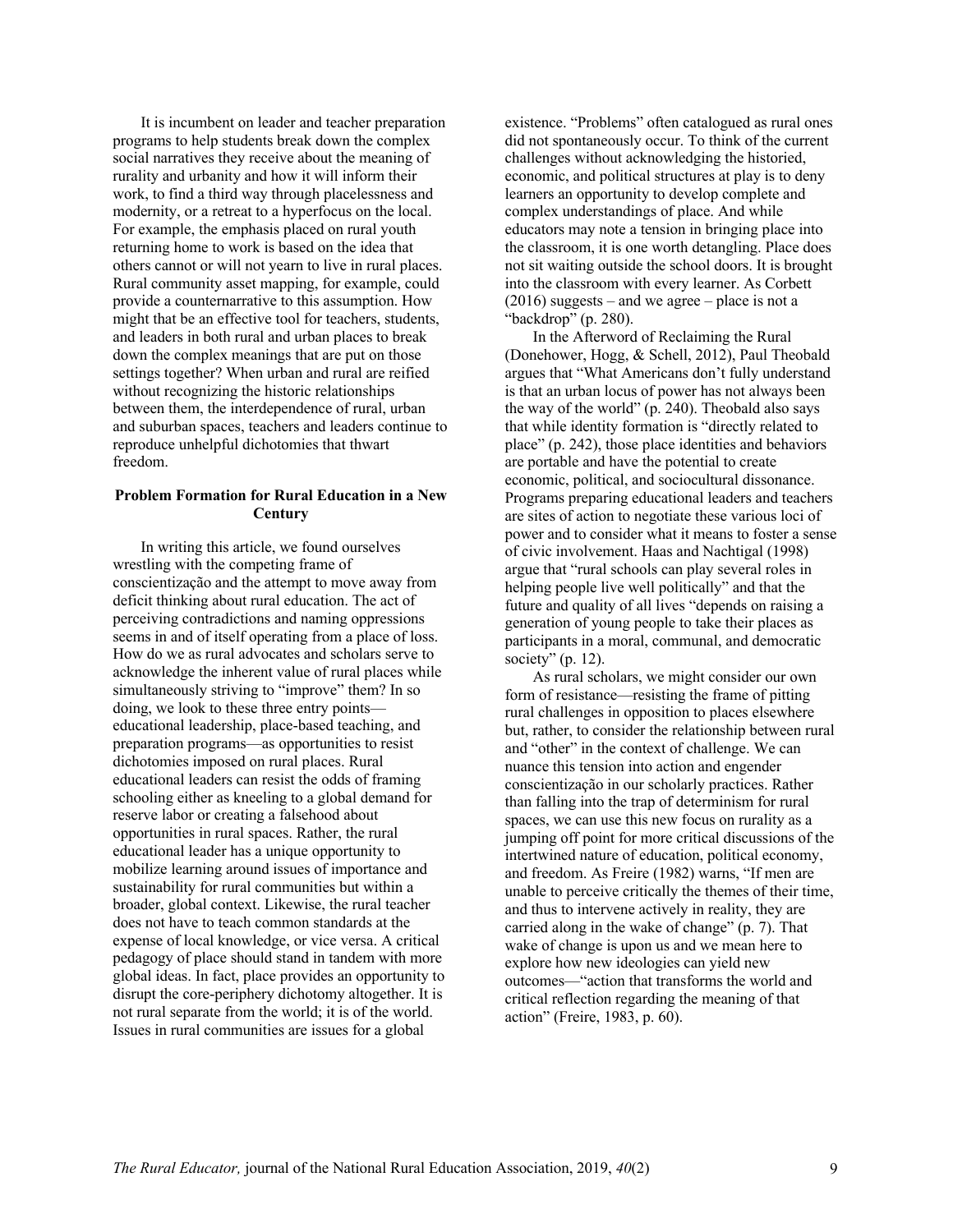## **References**

Bauman, Z. (2001). *Liquid modernity.* New York: Wiley & Sons.

Biddle, C., & Azano, A. P. (2016). Constructing and reconstructing the "rural school problem": A century of rurality and rural education research. *Review of Research in Education, 40*, 298-325. DOI: 10.3102/0091732X16667700

Brooke, R. (2003). *Rural voices: Place-conscious education and teaching of writing*. New York: Teachers College Press.

Brooke, R. (2012). Voices of young citizens: Rural citizenship, schools, and public policy. In K. Donehower, C. Hogg, & E. Schell (Eds). *Reclaiming the rural: Essays on literacy, rhetoric, and pedagogy,* (pp. 161-72), Carbondale, IL: Southern Illinois University Press.

Brown, D. & Schafft, K. A. (2011). *Rural people and communities in the 21st century: Resilience and transformation.* New York: Polity.

Budge, K. M. (2010). Why shouldn't rural kids have it all? Place-conscious leadership in an era of extra-local reform policy. *Education Policy Analysis Archives, 18*(1). DOI: 10.14507/epaa.v18n1.2010

Bunting, R. L., & McGuffey, V. (1928). Preparation of rural teachers. *Teachers College Record, 29*(8), 716-727.

Carr, P. J., & Kefalas, M. J. (2009). *Hollowing out the middle: The rural brain drain and what it means for America.* Boston: Beacon Press.

Coladarci, T. (2007). Improving the yield of rural education research: An editor's swan song. *Journal of Research in Rural Education, 22*(3), 1-9.

Corbett, M. (2007). *Learning to leave: The irony of schooling in a coastal community.* Nova Scotia: Fernwood Publishing Co.

Corbett, M. (2016) Rural Futures: Development, Aspirations, Mobilities, Place, and Education. *Peabody Journal of Education, 91*(2), 270-282. DOI: 10.1080/0161956X.2016.1151750

Donehower, K., Hogg, C. & Schell, E.E. (2012) *Reclaiming the rural: Essays on literacy, rhetoric, and pedagogy.* Carbondale, IL: Southern Illinois University Press.

Eppley, K. (2011). Reading mastery as pedagogy of erasure. *Journal of Research in Rural Education, 26*(13), 1-5.

Foght, H. (1912). The country school. Annals of the American Academy of Political and Social *Science, 40*, 149–157.

Freire, P. (1982). Education for critical consciousness. New York: Continuum. Freire, P. (1983). Pedagogy in process: The letters to Guinea-Bissau. New York: Continuum.

Freire, P. (2009). P*edagogy of the oppressed.* New York: Continuum.

Giroux, H. A., Lankshear, C., McLaren, P., & Peters, M. (1996). *Counternarratives: Cultural studies and critical pedagogies in postmodern spaces.* New York: Routledge.

Green, T. L. (2017). Community-based equity audits: A practical approach for educational leaders to support equitable community-school improvements. *Educational Administration Quarterly, 53*(1), 3-39. DOI: 10.1177/0013161X16672513

Greenwood, D. A. (2003). Foundations of place: A multidisciplinary framework for place-conscious education. *Educational Researcher, 40*(3), 619- 654. DOI: 10.3102/00028312040003619

Guajardo, M., Guajardo, F., & del Carmen Casaperalta, E. (2008). Transformative education: Chronicling a pedagogy for social change. *Anthropology and Education Quarterly, 39*(1), 3–22. DOI: 10.1111/j.1548- 1492.2008.00002.x

Gutiérrez, K. D. (2016). 2011 AERA Presidential Address: Designing Resilient Ecologies: Social Design Experiments and a New Social Imagination. *Educational Researcher, 45*(3), 187-196. DOI: 10.3102/0013189X16645430

Haas, T., & Nachtigal, P. (1998). Place value: An educator's guide to good literature on rural lifeways, environments, and purposes of education. *ERIC Clearinghouse on Rural Education and Small Schools.*

Hemmer, L., Aguilar, I., & Fleming, K. (2017). Visionary planning and the Eagle Ford Shale Play: a cross-case study of rural school superintendents as sense-makers. International *Journal of Leadership in Education,* 1-16. DOI: 10.1080/13603124.2017.1318959

McGuinn, P. (2016). From no child left behind to the every student succeeds act: Federalism and the education legacy of the Obama administration. Publius: *The Journal of Federalism, 46*(3), 392- 415.